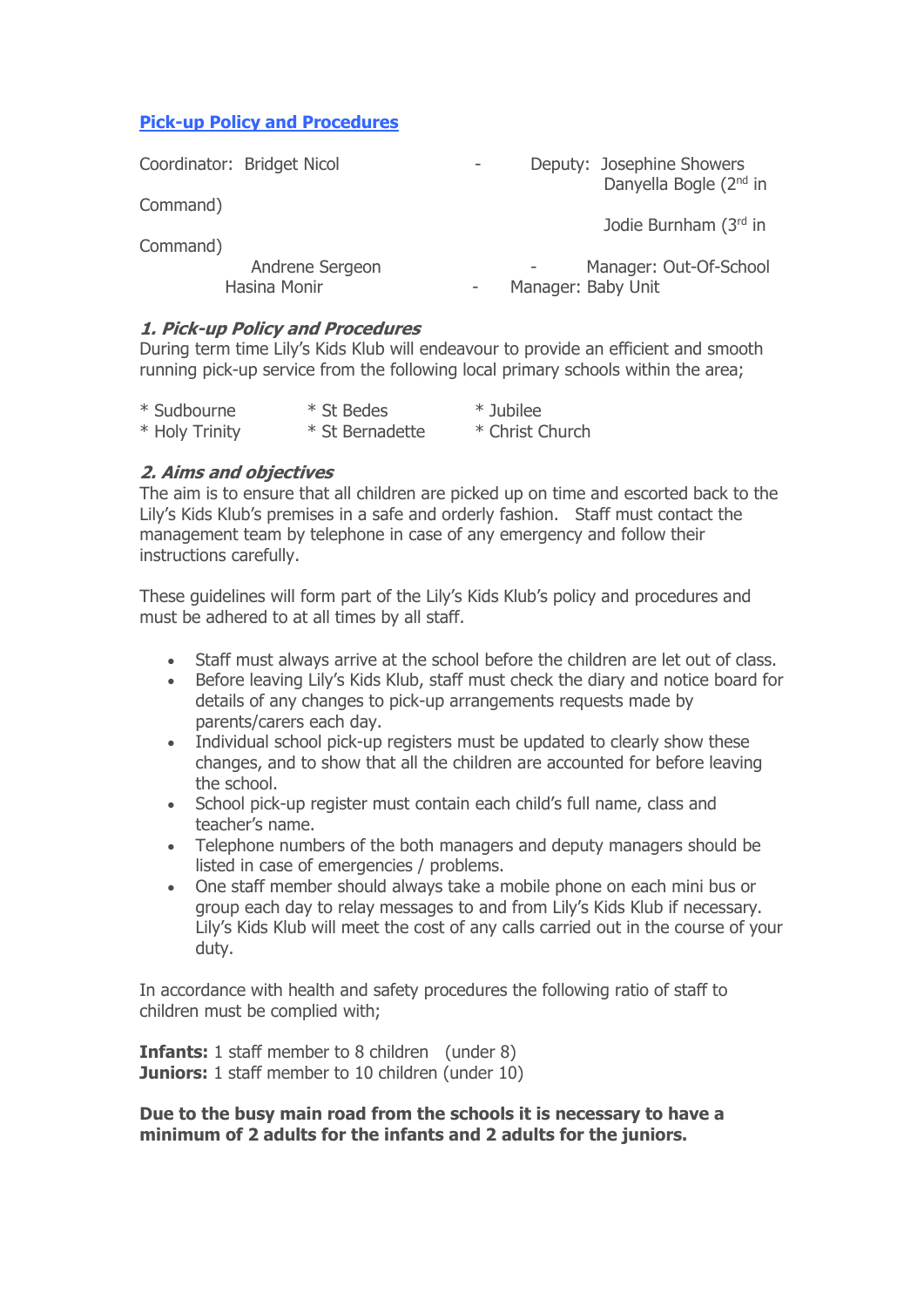### **Please note that it is the parent's responsibility to ensure that their children behave and cooperate fully with Lily's Kids Klub's After School staff, particularly during pick-up from school.**

# **3. Pick-up Points**

There is a collection point at each school. This will be explained to you so that you can familiarise your child before they start. Children must make their own way to the meeting point.

One member of staff will collect the reception children and take them to the main meeting point.

A second member of staff will collect the other children and take them to the meeting point. The older children will join the others at the meeting point.

- If a child who is registered to be collected from school is not at the collection point, staff must check with the child's class teacher before leaving the school and the register noted accordingly. It is important that all children are picked up on time. **It is unacceptable for a child to be left behind at school.** Teachers will be asked to sign the collection form if a child is not collected.
- If a child who was present at school today cannot be located for collection by staff, Lily's Kids Klub staff must inform the school immediately. If the child still cannot be found, Lily's Kids Klub staff must follow our **lost child policy**.
- Parents must phone or let a member of staff know in advance if their child is not to be collected from school on any particular day.
- When all the children are gathered staff must check that they have their bags and coats etc.
- Staff must then check again to make sure all children are present by doing a register and a head count.
- Any message from teachers to parents must be relayed in writing.
- Children should be lined up in two's and walked back to the centre in an orderly fashion.
- Children are not allowed to go to any cake sales, shops, or back to their classrooms once picked-up.
- All children are expected to go to the toilet before being picked up by Lily's Kids Klub's staff.
- There is to be no eating or drinking on the way back to our premises, and no stopping to talk to friends.
- If you have children that walk slowly they should walk at the front of the line to determine the pace of the group. It is important to keep the line together.
- Please avoid shouting at children. Talking quietly to a child that is misbehaving nearly always achieves better results.
- Praise the children for good behaviour goes much further than telling off.
- All incidents problems must be reported to the coordinator on arrival back at the centre, so that strategies can be put in place to avoid future problems.
- Once back at the centre, the register needs to be taken in the main register at the centre No child shall be marked in the register unless he/she is present. The time of arrival should be recorded on the bottom of the register.
- Once completed the main register should be checked against with the pick-up register to ensure all children who were picked up have arrived.